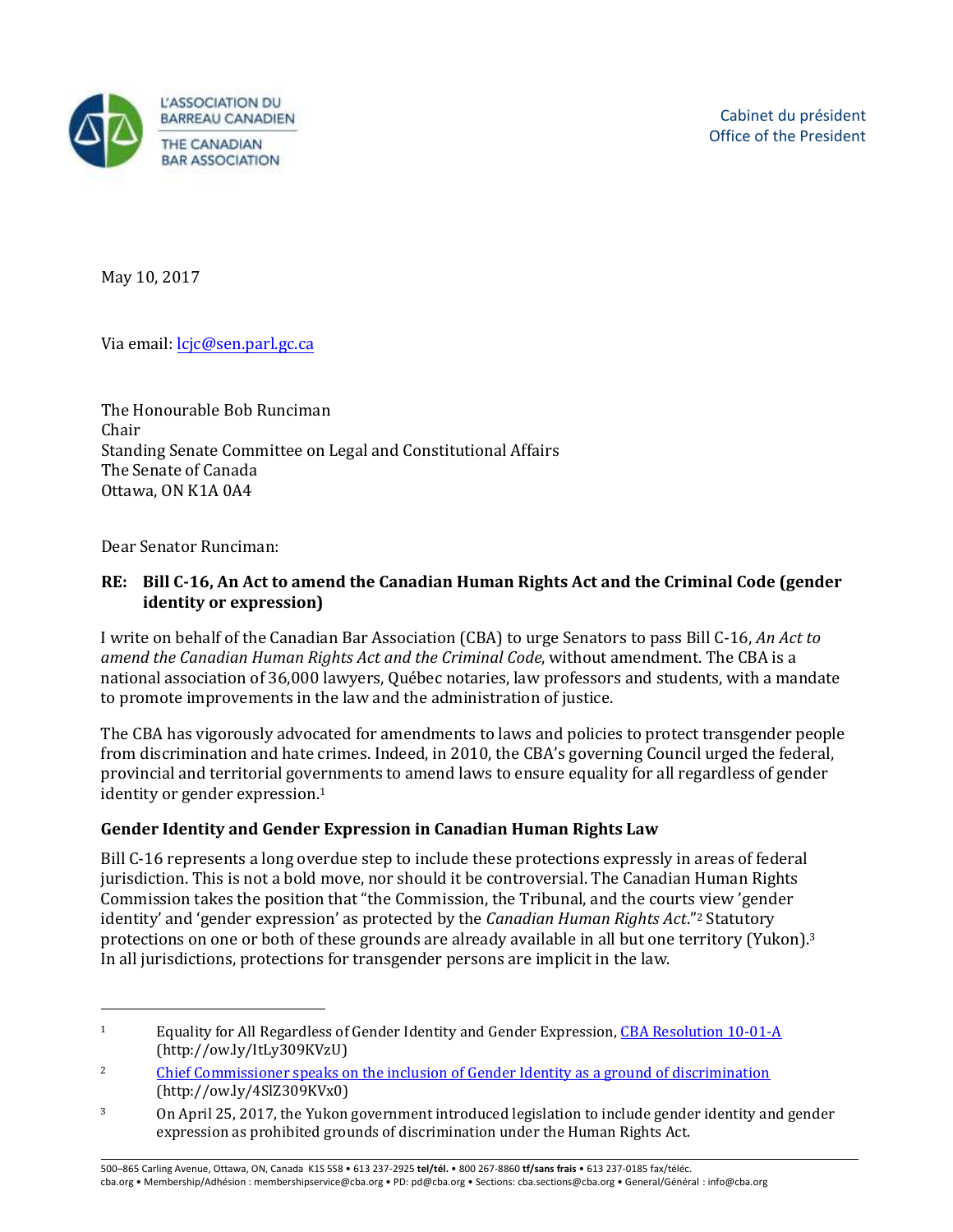Bill C-16 would amend the *Canadian Human Rights Act* (*CHRA*) to include gender identity or gender expression as prohibited grounds of discrimination. Although these rights are already acknowledged in inclusion and respect. The *CHRA* is dedicated "to the principle that all individuals should have an society, without being hindered in or prevented from doing so by discriminatory practices...."<sup>4</sup> The Canadian law, the significance of this amendment cannot be understated. Human rights legislation is a powerful vehicle to guide understanding and education about the rights of all Canadians, to redress harms caused by harassment and discrimination on prohibited grounds, and to advance a culture of opportunity equal with other individuals to make for themselves the lives that they are able and wish to have and to have their needs accommodated, consistent with their duties and obligations as members of inclusion of gender identity and gender expression in the Act will send an important signal to all that transgender persons are an integral part of our vision for a more tolerant and inclusive society.

## **Hate Crimes and the Transgender Community**

 Bill C-16 would also amend the *Criminal Code* to include gender identity or gender expression in the individuals and their communities. Canada does not track crimes targeting transgender persons. What to be violent.<sup>5</sup> The Toronto Police report that hate crimes against the LGBTQ community increased in 2015 to make up 22% of all occurrences. 6 The effects on the transgender community are pernicious, definition of hate crimes and as an aggravating factor in sentencing. Hate crimes target both we do know is that hate crimes motivated by sexual orientation are more likely than other hate crimes contributing to widespread fears of safety in public places and devastatingly high rates of depression and suicidal ideation. Amending the *Criminal Code* will not, on its own, put an end to hate-mongering, although we expect it will have some deterrent effect. It will send an important signal to the transgender community that Canadians are committed to building a safer society for all.

 Senators and dozens of witnesses, including the CBA, have all had opportunities to be heard in the long The substance of Bill C-16 has been debated in Parliament for far too long.7 Members of Parliament, saga of parliamentary efforts to provide legal protections for transgender persons. There are two arguments against these legislative proposals we would like to specifically address:

- The Bill will further endanger women and children
- The Bill will impede freedom of expression

# **C-16 Will Not Further Endanger Women and Children**

undermine the security and privacy of women and children in public toilets, locker rooms or women's From the time these or similar amendments were first proposed it has been argued that they would

shelters. The issue has been fully explored in Parliament. It has no legal, scientific or factual foundation.<br>Violence against women and girls remains a serious problem in Canada. Most (84%) police-reported friends, and family members).<sup>8</sup> Of the many risk factors identified by research, using a public washroom committed by family members, acquaintances, friends and authority figures.9 violence against women is committed by men known to them (intimate partners, acquaintances and is not one of them. The same is true for girls. Most (90%) police-reported violence against girls is

 $\overline{a}$ 

<sup>4</sup> R.S.C., 1985, c. H-6, s. 2.

<sup>5</sup> Mary Allen, "<u>[Police-reported hate crime in Canada, 2013](http://www.statcan.gc.ca/pub/85-002-x/2015001/article/14191-eng.pdf)</u>" (http://ow.ly/9yMw309KVEt) *Juristat*, 35:1.

 $\boldsymbol{6}$ 6 [Toronto Police Service 2015 Annual Hate/Bias Crime Statistical Report,](http://www.torontopolice.on.ca/publications/files/reports/2015hatecrimereport.pdf) (http://ow.ly/CD8e309KVMF).

This report aggregated occurrences based on sex and sexual orientation; occurrences against transgender persons are included in the "sex" category.

 7 Julian Walker, *[Legislati](http://www.lop.parl.gc.ca/Content/LOP/LegislativeSummaries/42/1/c16-e.pdf)ve Summary of Bill C-16*, (http://ow.ly/Q6Pd309KVUF). Library of Parliament, 2016.

<sup>8</sup> 8 [Measuring violence against women: Statistical trends](http://www.statcan.gc.ca/pub/85-002-x/2013001/article/11766-eng.pdf) (http://ow.ly/pIdL309KW0v)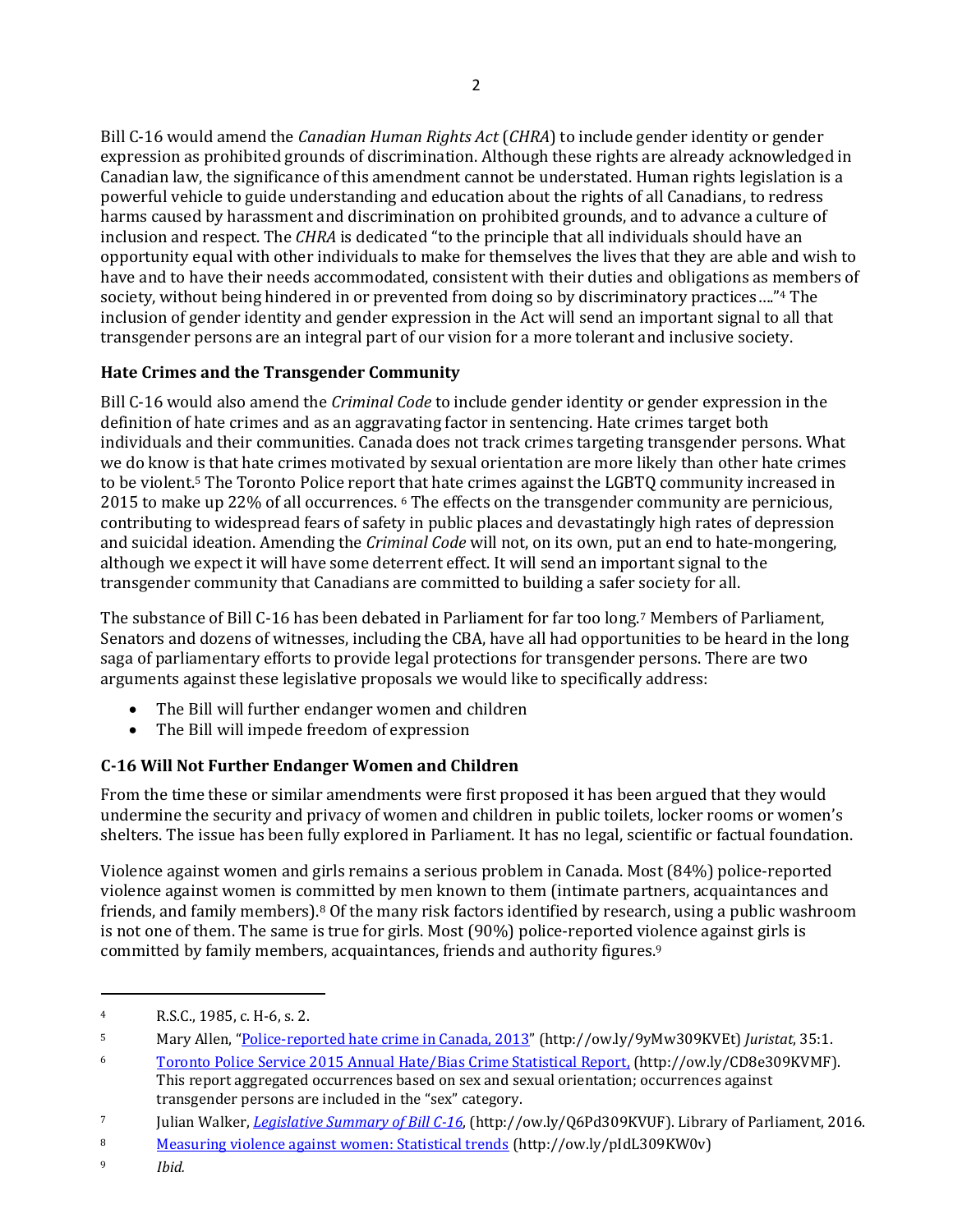Sadly, not all violence against women and girls is reported. This problem resonates with the transgender community, where fear of harassment by law enforcement is significant. Important research on trans-Ontarians by Trans Pulse found that two-thirds avoided public spaces, with washrooms being the most commonly avoided.10 The vulnerable people this Bill will protect are the transgender individuals who fear for their safety in public spaces because of the way they are perceived by others. The Senate has heard compelling testimony about the deeply harmful, lifelong effects of actions based on perception, unfounded fears and stereotypes.11

#### **C-16 Will Not Impede Freedom of Expression**

Recently, the debate has turned to whether the amendments will force individuals to embrace concepts, even use pronouns, which they find objectionable. This is a misunderstanding of human rights and hate crimes legislation.

#### **Hate Crimes and Freedom of Expression**

 wilfully promote hatred against them. The Supreme Court of Canada found subsection 319(2) (wilful For hate crimes, Bill C-16 adds "gender identity or expression" to the identifiable groups protected from those who advocate genocide, publicly incite hatred likely to lead to a breach of the peace or promotion of hatred) to be

hatred to focus upon an identifiable group and the presence of the s. 319(3) defences.<sup>12</sup> ...a narrowly confined offence which suffers from neither overbreadth nor vagueness.... the provision possesses a stringent *mens rea* requirement, necessitating either an intent to promote hatred or knowledge of the substantial certainty of such, and is also strongly supported by the conclusion that the meaning of the word "hatred" is restricted to the most severe and deeply-felt form of opprobrium. Additionally, however, the conclusion that s. 319(2) represents a minimal impairment of the freedom of expression gains credence through the exclusion of private conversation from its scope, the need for the promotion of

 For those compelled to speak and act in truth, however unpopular, truth is included in those defences. Nothing in the section compels the use or avoidance of particular words in public as long as they are not used in their most "extreme manifestations" with the intention of promoting the "level of abhorrence, delegitimization and rejection"<sup>13</sup> that produces feelings of hatred against identifiable groups.

Those concerned that they could be criminalized for their repugnant or offensive ideas fail to understand a crucial distinction in the law. As the Supreme Court of Canada has explained:

The distinction between the expression of repugnant ideas and expression which exposes groups to hatred is crucial to understanding the proper application of hate speech prohibitions. Hate speech legislation is not aimed at discouraging repugnant or offensive ideas. It does not, for example, prohibit expression which debates the merits of reducing the rights of vulnerable groups in society. It only restricts the use of expression exposing them to hatred as a part of that debate. It does not target the ideas, but their mode of expression in public and the effect that this mode of expression may have.14

 $\overline{a}$ 

 $10$ [Trans-PULSE-E-Bulletin-8](http://transpulseproject.ca/wp-content/uploads/2014/01/Trans-PULSE-E-Bulletin-8-English.pdf) (http://ow.ly/S5xV309KW7S)

 $11$ Bill to Amend—Second Reading—[Debate Continued](https://sencanada.ca/en/Content/Sen/chamber/421/debates/080db_2016-12-01-e#45) (http://ow.ly/JMsg309KWbs)

 $12<sup>2</sup>$ <sup>12</sup>*R. v. Keegstra*[, \[1990\] 3 SCR 697 at 785-86, 1990 CanLII 24 \(SCC\)](http://canlii.ca/t/1fsr1) (http://canlii.ca/t/1fsr1)

<sup>13</sup> <sup>13</sup>*Saskatchewan (Human Rights Commission) v. Whatcott*[, \[2013\] 1 SCR 467, 2013 SCC 11 \(CanLII\)](http://canlii.ca/t/fw8x4)  (http://canlii.ca/t/fw8x4) at para 57.

<sup>14</sup> *Ibid*, at para 51